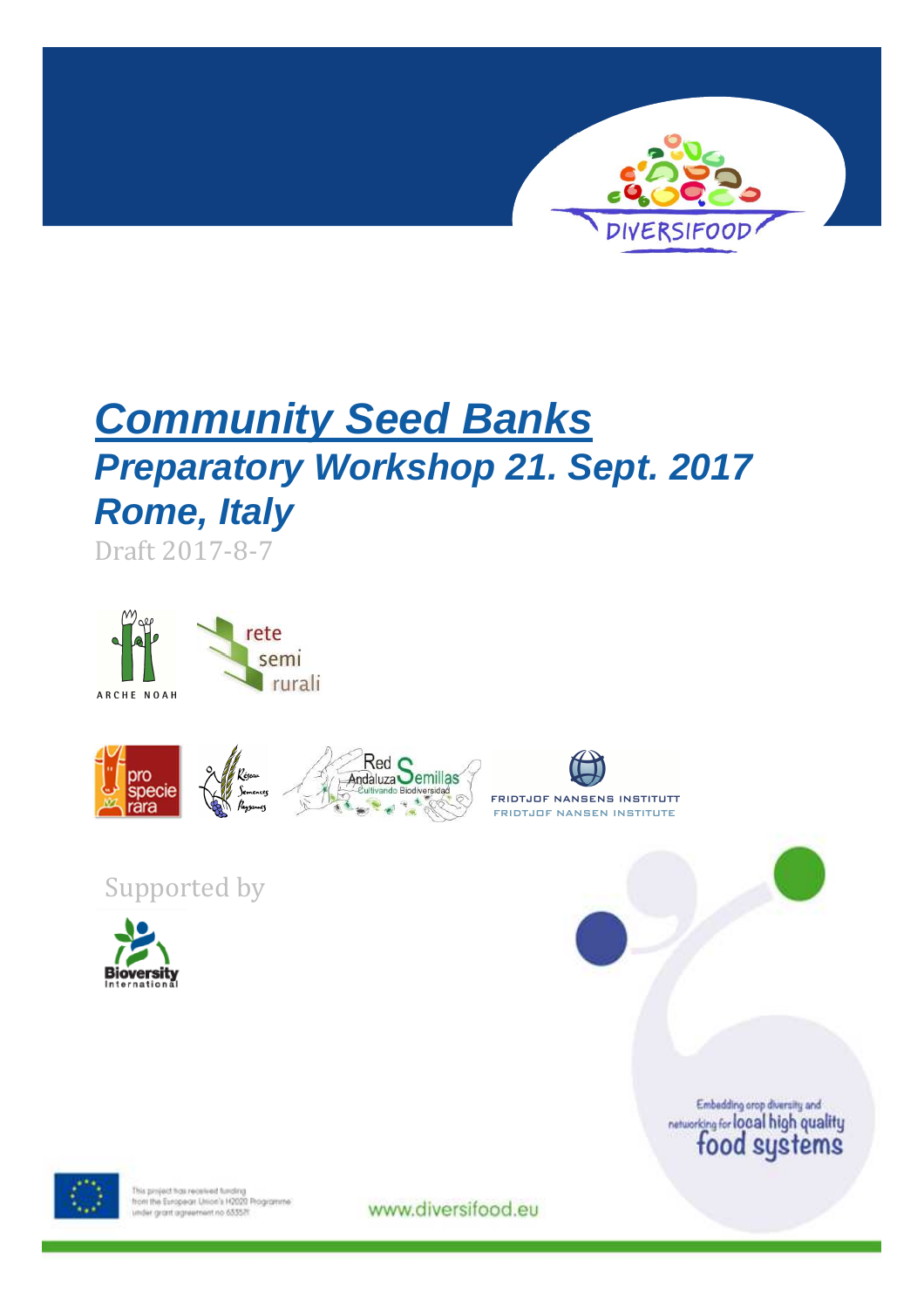## **Workshop on Community Seed Banks Friday, Sept. 21nd, 2017, 9:00-18:30 Venu: CasAcli, Rome, Italy**

The workshop on September 21<sup>st</sup> aims at stimulating an in-depth exchange and discussion on different aspects of Community Seed Banks worldwide – in a dialogue between CSB initiatives from all over the world, partners from the research sector, civil society and representatives of Bioversity. Discussions and reflections will center around the questions: What are the strenghts of and challenges for CSBs today? What shall be their future role for for the dynamic management of agricultural diversity, food security and food sovereignty? What must be done to strengthen Community Seed Banks? The outcomes of this workshop will also serve as an input for the workshop on Sept. 22nd at FAO Headquarters.

| <b>Time</b> | <b>Session</b>                                                                                                                         | <b>Presenters</b>                                                                                                                                                                                                                                                                                           |
|-------------|----------------------------------------------------------------------------------------------------------------------------------------|-------------------------------------------------------------------------------------------------------------------------------------------------------------------------------------------------------------------------------------------------------------------------------------------------------------|
| 08:30       | Registration                                                                                                                           |                                                                                                                                                                                                                                                                                                             |
| 09:00       | Welcome and introduction                                                                                                               | Riccardo Bocci (Rete Semi Rurali) &<br>Beate Koller (ARCHE NOAH)                                                                                                                                                                                                                                            |
| 09:10       | Introduction of participants                                                                                                           |                                                                                                                                                                                                                                                                                                             |
| 09:50       | The DIVERSIFOOD project context                                                                                                        | Riccardo Bocci (Rete Semi Rurali)                                                                                                                                                                                                                                                                           |
| 10:00       | Results of the survey on CSBs in the EU<br>& discussion                                                                                | <b>Beate Koller (ARCHE NOAH)</b>                                                                                                                                                                                                                                                                            |
| 10:45       | <b>Coffee break</b>                                                                                                                    |                                                                                                                                                                                                                                                                                                             |
| 11:00       | Practical CSB examples from Western,<br>Southern, Northern and<br>Central&Eastern Europe (2 parallel<br>sessions)<br><b>Discussion</b> | Christian Dalmasso, Brigitte Boitel<br>(ADDEAR/RSP); Members of Red de<br>Semillas and Rete Semi Rurali; Rallou<br>Tsigou (Aegilops); Béla Bartha (PSR);<br>Sendy O. (ZMAG - t.b.c.); Waltraud Kugler<br>(SAVE - t.b.c.); Catrina Fenton (Garden<br>Organic - t.b.c.); Gert Poulsen (Danish<br>Seed Savers) |
| 13:00       | <b>Lunch break</b>                                                                                                                     |                                                                                                                                                                                                                                                                                                             |
| 14:00       | Experiences from the Nepali CSB<br>network                                                                                             | Pitambar Shresta (Li-Bird)                                                                                                                                                                                                                                                                                  |
| 14:15       | Experiences from an international NGO<br>supporting CSB                                                                                | Marie-Eve Levert (USC-Canada)                                                                                                                                                                                                                                                                               |
| 14:30       | Towards a global CSB network                                                                                                           | Ronny Vernooy (Bioversity)                                                                                                                                                                                                                                                                                  |
|             | <b>Discussion</b>                                                                                                                      |                                                                                                                                                                                                                                                                                                             |
| 15:00       | Working groups: SWOT analysis                                                                                                          |                                                                                                                                                                                                                                                                                                             |
| 16:00       | <b>Coffee break</b>                                                                                                                    |                                                                                                                                                                                                                                                                                                             |
| 16:20       | Presentations of working groups and<br>discussion                                                                                      |                                                                                                                                                                                                                                                                                                             |
| 17:50       | Defining CSB - input and discussion                                                                                                    |                                                                                                                                                                                                                                                                                                             |
| 18:15       | Wrap up                                                                                                                                |                                                                                                                                                                                                                                                                                                             |
| 18:30       | <b>Workshop End</b>                                                                                                                    |                                                                                                                                                                                                                                                                                                             |

### **Workshop Programme**